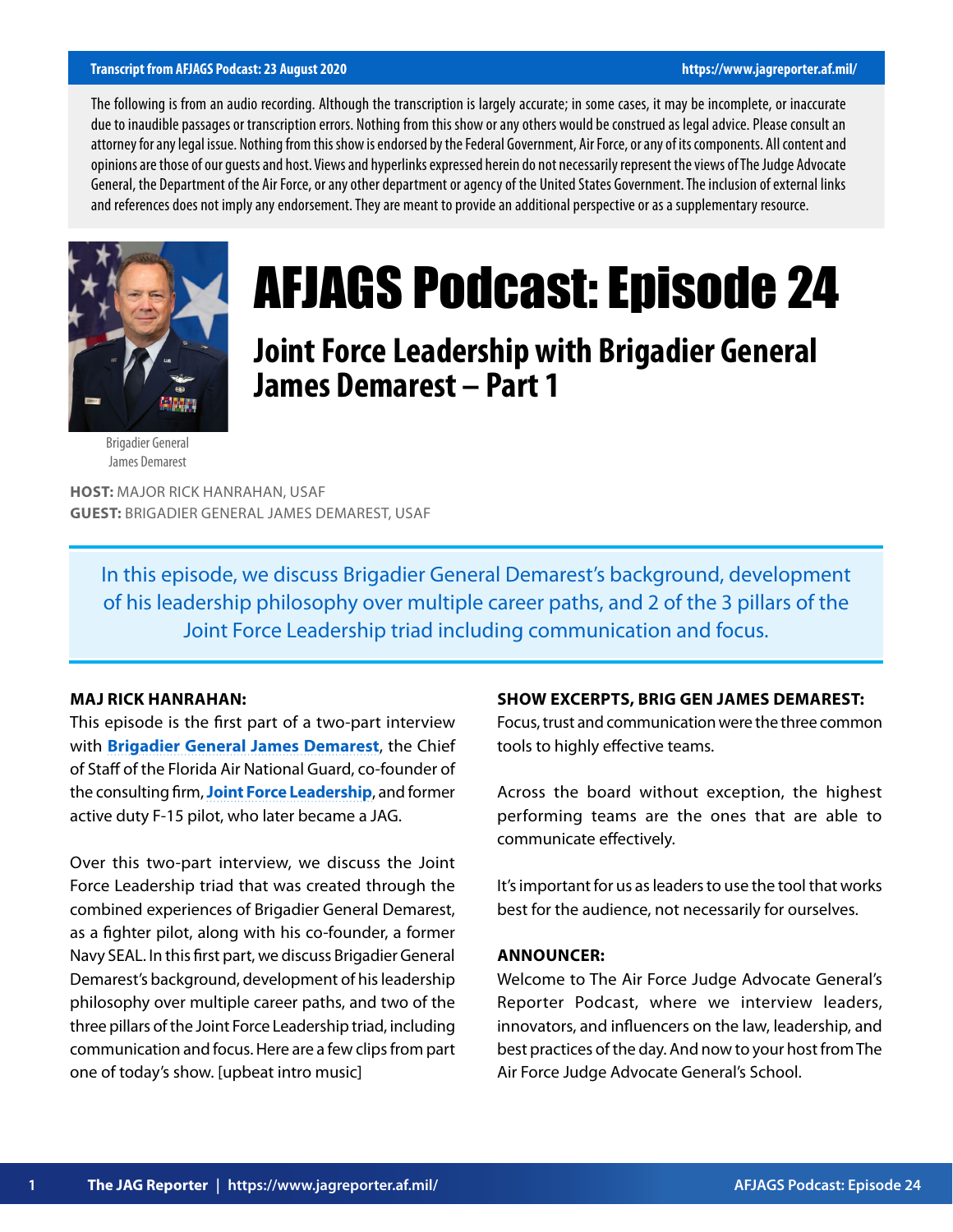#### **MAJ HANRAHAN:**

Welcome to another episode from **[The Air Force Judge](https://www.afjag.af.mil/JAG-School/) [Advocate General's School](https://www.afjag.af.mil/JAG-School/)** at Maxwell Air Force Base. I'm your host, Major Rick Hanrahan. Remember, if you like the show, please consider subscribing on Apple podcasts and leaving a review. This helps us to grow in outreach to the JAG Corps and beyond.

Well, I am humbled and very excited for our show today with an amazing guest that we have. We have the unique privilege to interview Brigadier General James "Boots" Demarest, the Chief of Staff of the Florida Air National Guard, co-founder and partner of the consulting firm, Joint Force Leadership, and former active duty F-15 pilot that then became a Judge Advocate General. He's here today to talk about the Joint Force Leadership triad, and we'll allow him to explain what this is, its importance and how you can implement it into your leadership development for your team and yourself. Sir, thank you for taking some time from more or less leaving the Florida National Guard to speak with us today.

#### **BRIG GEN DEMAREST:**

Well, thank you very much for having me. I look forward to getting some time to talk to the JAG Corps and beyond about the experiences I've had in the military and civilian world that I think translate nicely to the role that we have as judge advocates, and to have really general leadership principles beyond that.

#### **MAJ HANRAHAN:**

And sir, before I dive kind of into your bio here, and then we enter into our substantive discussion, just kind of curious, I mean, this is probably on everybody's mind, we have COVID-19 that's going on in Florida right now, having some of the highest caseloads on record. How is that impacting the Florida National Guard and what are your folks doing about it?

## **BRIG GEN DEMAREST:**

Well, currently we have over 1500 members of the Florida Air National Guard involved in a variety of different roles in response to COVID. We are manning a number of the community-based testing sites. We are working with food distribution and a number of other missions that have been tasked through the TAG to support the citizens here in Florida. As military members, we are used to dealing in less than perfect environments, and that's why the National Guard, generally, and the Air National Guard, specifically, gets called when things out of the ordinary happen.

Like everybody else, our members have been affected, our families, their business. But what really hasn't changed is the fact that we have a mission to do, and our citizens need our help. And whether it's with a testing or making sure that they're fed, or providing security for key areas. We've been operating in the COVID environment since it first kicked off, and we continue to operate there. And it really means evaluating each particular environment determining what level of personal protection equipment is necessary, what can we do, And really it's a daily balance between our people and our mission, because if everybody comes down with COVID, then we're unable to execute the mission. If we all stay at home, then the mission doesn't get done. And so, I think the challenge for us like everybody is to balance our mission and people.

And so far, although Florida has had an uptick in COVID cases and we've had a slight increase in positive COVID results for our military members, we've done a really good job protecting our people from COVID while maintaining the mission assurance in those areas where we have a can't-fail mission, including for example, the homeland defense mission that we execute 24/7, 365 up at Tyndall.

#### **MAJ HANRAHAN:**

Well, thank you for that, sir. And that's great to hear what steps are being done in Florida and what our military members are doing, which is always an incredible.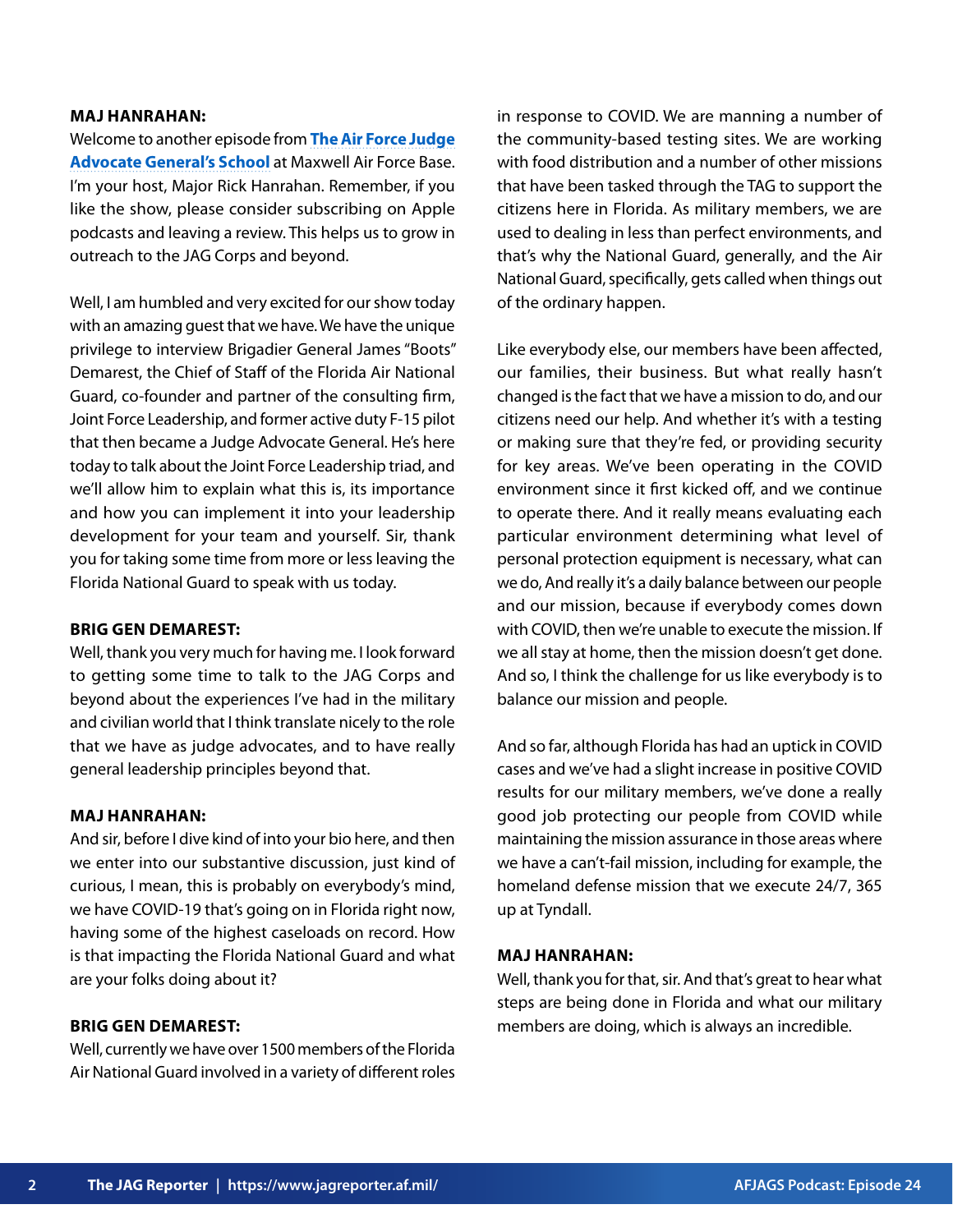# **GUEST INTRODUCTION**

## **MAJ HANRAHAN:**

Brigadier General Demarest graduated with a Bachelor of Science in Political Science from the U.S. Air Force Academy in 1982 and commissioned as a second lieutenant pilot. He completed pilot training and was a distinguished graduate of the Air Force Fighter Weapons, Top Gun program. He was first assigned to fly F-15s at Bitburg Air Base, Germany, and he's held other assignments to include serving in DESERT STORM as an F-15 pilot and chief of the combat mission planning cell in Saudi Arabia. He served on active duty as an F-15 pilot for 10 years before separating in 1991.

Following his active duty service, he graduated from Cornell Law School where he served as Managing Editor of the "Cornell Law Review" while specializing in advocacy and international law. He then spent nine years as a commercial litigation attorney and partner in a national law firm in Naples, Florida. He then rejoined the military through the Florida Air National Guard in 2009 as a staff judge advocate, and he has served as a JAG in both the state and national levels.

Currently, Brigadier General Demarest serves as the Chief of Staff for the Florida Air National Guard and the Deputy Commanding General for Joint Force Headquarters in St. Augustine, Florida. In his civilian capacity, he is also the co-founder and partner of a consulting firm, Joint Force Leadership. He is a sought after speaker on topics including leadership, strategic and tactical planning, and execution improvement. He has been a professional speaker since 2002, and has worked with NFL teams, Fortune 500 and global 2000 organizations, and established companies and teams in the finance, healthcare, pharmaceutical, sales, legal, consumer products, banking, medical devices and technology industries.

## **PODCAST INTERVIEW**

#### **MAJ HANRAHAN:**

Well, sir, what an incredible background. Could you please offer a little more background on your current

position as Chief of Staff of the Florida National Guard and the now Deputy Commanding General, in addition to your role for your Joint Force Leadership consulting company.

## **BRIG GEN DEMAREST::**

So to back up just a bit, I spent 10 years in the JAG Corps doing the things that JAGS at the unit, wing and NAF, and MAJCOM level do. And then, was offered the opportunity to move, and with TJAG's concurrence, I've been moved from the JAG Corps now and assigned at Joint Force Headquarters. In the state of Florida, we have about 2000 members of the Air National Guard, and there are two general officers. One, **[Brigadier General](https://www.125fw.ang.af.mil/About-Us/Biographies/Display/Article/2282888/brig-gen-michael-valle/) [Michael Valle](https://www.125fw.ang.af.mil/About-Us/Biographies/Display/Article/2282888/brig-gen-michael-valle/)** is the Assistant Adjutant General for Air and the Commander of the Florida Air National Guard. He's a full time Guardsman.

The second position, that I occupy, is for a Drill Status Guardsman. So, my job as the Chief of Staff and as a Deputy Commanding General, is to essentially assist the commander in the running of the full and part time staff. But in Florida, we've decided to bifurcate some of our efforts. And so, a lot of work that I'm gonna do is to move Florida's strategic initiatives forward.

So for example, we're trying to recapitalize our F-15 unit at Jacksonville with a newer airframe, either F-35 or the F-15EX. We just filed an organizational change request with the National Guard Bureau to bring a second wing to Florida. We have a space equities in Florida that while somewhat in flux, we're continuing to build. We have a cyber capability that we're looking to improve upon. And so, we have a number of strategic initiatives that align with our federal mission, as well as the state missions involving our DSCA operations and support to our citizens across the board. Typically, they're emergencies like hurricanes although more recently, of course, the COVID-19 pandemic has involved quite a few of our members.

And so, my job is to help lead the incredible Airmen that we have in Florida and represent Florida interests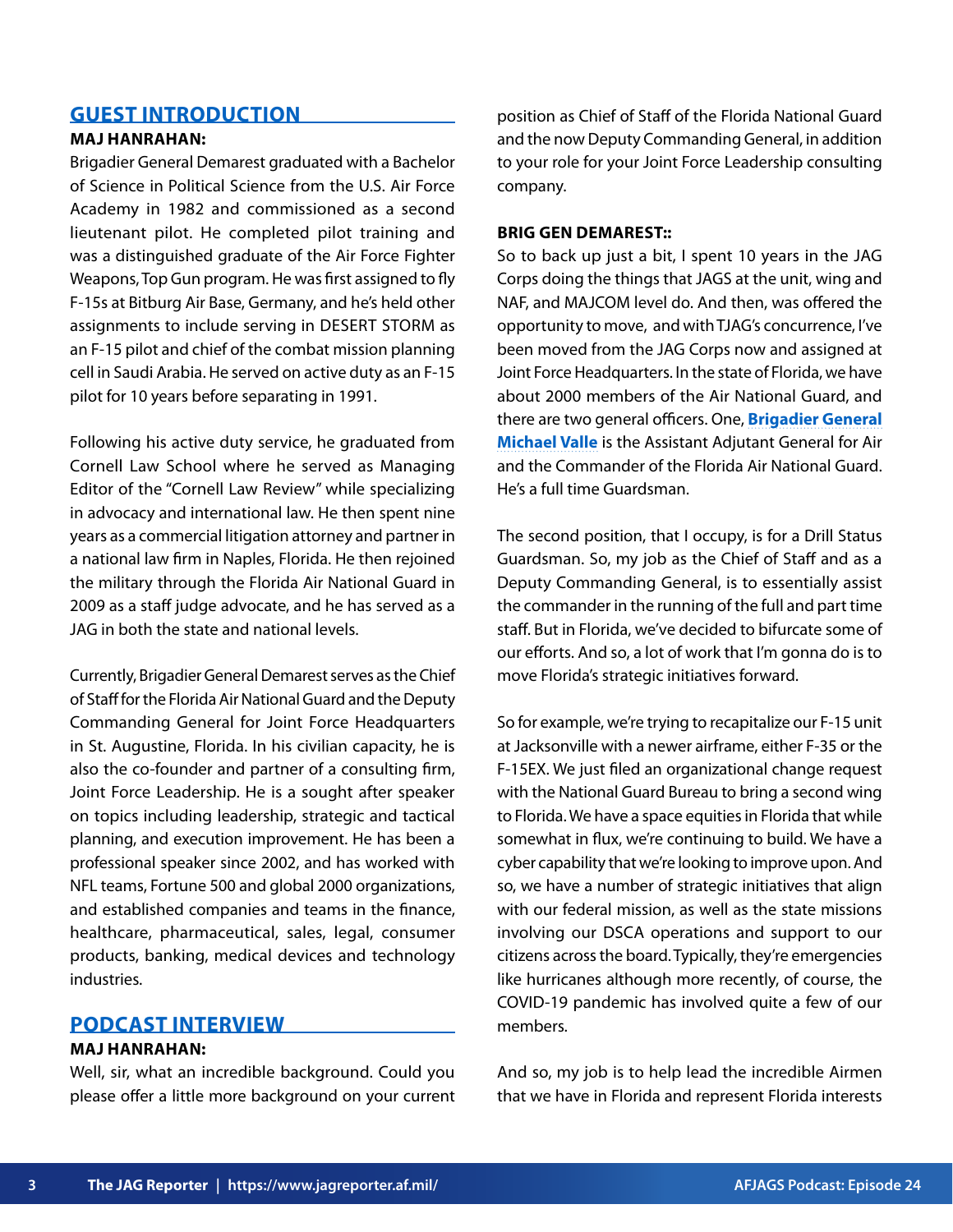at the national level, both at the National Guard and at the Headquarters Air Force to advance our strategic initiatives.

On the civilian side, Joint Force Leadership is a full services leadership consulting company. And it started because a good friend of mine, **[Mark McGinnis](https://www.jointforceleadership.com/about#team)**, a Naval Academy graduate, and 24 year serving U.S. Navy SEAL, had worked together a number of years ago, yet had gone out on our own more recently and we were each doing our own consulting work. And a couple of years ago, Mark and I reconnected and we talked about our consulting businesses, and it turns out that he and I were doing some very similar things. What neither one of us had at that time was a kind of a consistent platform or a book, quite honestly, and in the consulting world, a book is like a business card. And so our need to get something down on paper brought Mark and I together to form Joint Force Leadership.

## **MAJ HANRAHAN:**

Thank you, sir, and I definitely want to discuss the book. I know you recently published that book and we're gonna get into that a little bit later, but before we do that, you've had quite an interesting and distinguished career, I think, one could say, a fighter pilot for 10 years, and then you have a break in service for a number of years. Why did you return to the military in the Air Force after all that time?

## **BRIG GEN DEMAREST:**

Yeah, I think that's a great point. I spent 16 and a half years as a civilian and after leaving active duty. And, when I left active duty as an F-15 pilot and charted my course ahead, I never really considered the Reserves or the Air National Guard for anything other than a flying position. And since that's really all I had known on active duty as the years went by and my life situation really didn't lend itself to flying in the Guard, I really kind of figured that my military career was over. And when I got out of the F-15, my final flight in May of 1992, I looked back and said, you know what? If I never fly a high performance jet again, that's okay because I did it for 10 years and I left because I wanted to go do something else.

And so, what happened is that over the years as friends of mine who remained in the Air Force began ascending to leadership positions, whether active duty or in the Guard, I would reach out and always offer encouragement and congratulations.

It was one of these, I'd been out for about 15 and a half years when a friend of mine at the time, Colonel Bob Branyon, had been selected as the Wing Commander in Jacksonville. And I called him up and I said, "Squirt, I've got two things for you." I said, "number one, congratulations." I said, "number two, I'm not looking for a job." [Major Hanrahan laughs].

Because we joked, when you ascend to a leadership position particularly in the Guard perhaps, you start to get phone calls from all your long lost friends. And, I wanted him to be sure that that was not the purpose of my calling, and after we talked for a few minutes on the phone he said, "How would you like to come and be a JAG?" He said, "we have a really hard time recruiting and retaining JAGs", at the time. He said "Your F-15 and fighter background "aligns with Florida." I flew the same airplane that we still do here in Florida. He knew about my legal experience and said, "What do you think?"

And so, the short answer to the question is why did I come back? The answer is because somebody asked. And that's a message that I have carried forth since then, is that, if we're not out there asking talented people to come join our team then we shouldn't be surprised if we're undermanned. And so, after he asked, it was a fairly straightforward process. I marched right back home and asked my commander in chief, my wife, what she thought. And, after a pretty short conversation, it became evident that this was gonna happen. And she said, "Well, what do you have to do?"

And I said, "Well, I'd have to go to JAG school for nine weeks in Montgomery, Alabama."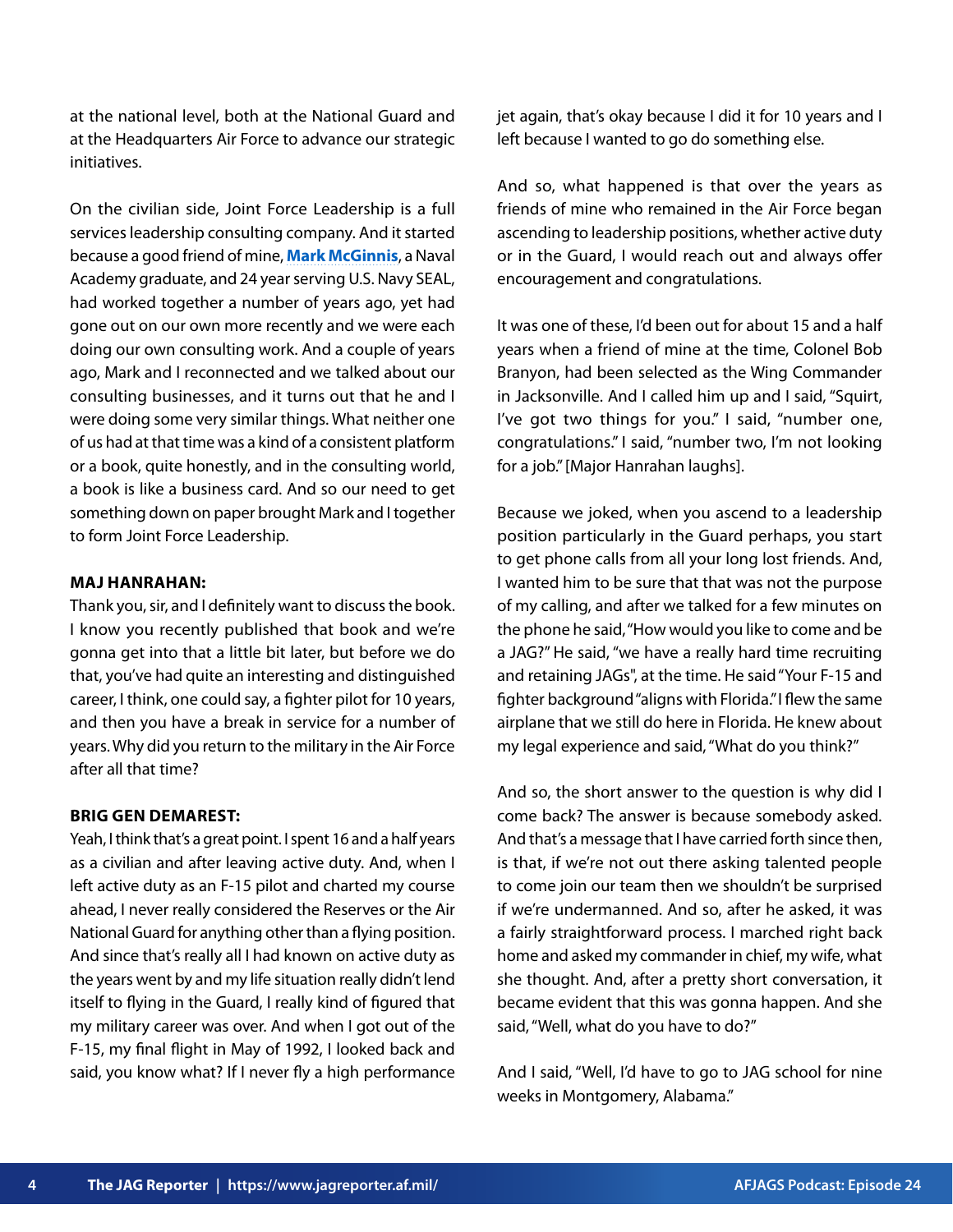And she said, "Well, I hope you enjoy that 'cause we're staying here in Florida."

And 10 months later, I was sworn into the Florida Air National Guard, went to JAG Corps at the ripe young age of 49 [both laughing]. And I spent the last 10 years as a JAG, as I mentioned earlier.

# **TRANSITION TO A LEGAL CAREER**

## **MAJ HANRAHAN:**

You know, reviewing your record, it's incredible. I mean, you are a distinguished graduate in basically every single training school that you went through, including an Academic ACE. And fighter pilot for 10 years. Then you transitioned out of active duty and you move into a legal career. It's quite an abrupt change. How did that come to pass?

## **BRIG GEN DEMAREST:**

Yeah, that's a great point. And a lot of my fellow pilots asked me that very question. And I joke with them that I must have been hit on the head or something. But quite honestly, as I was getting ... as I completed my active duty service commitment and was considering what to do, and as I approach the 10 year point of military service, I really had a decision to make. And that was, do I stay in and continue to serve in the Air Force and fly and do 20 years and get out, or this was really an opportunity for me to get out and get more education.

As you mentioned in my bio, I have a degree in political science. And so, coming out of college that qualified me for the most part to fly airplanes and not much more. So, I knew that I needed more education, and I was interested in the law early on, quite honestly as a springboard to a potential political career. So, my intention was to separate from active duty, go to law school and begin a life in elective politics. And as I got to law school, I began to investigate elective politics and got involved. And, I think the more I saw behind the scenes what happens in our elective politics world, the less interesting that option became to me.

And, since I was married and had young kids, I could not be unemployed. So I decided to take a different path and pursue an opportunity to be a commercial litigation attorney. And my wife is from Florida. And so, when we got engaged in law school, I was down on one knee and said, "Would you marry me?"

And she said, "Yes, but..." [both laughing] and she said, "Yes, but you will return me to my native state of Florida?"

And since that was not a difficult task, I then, set out to get myself a job in Florida. Landed up in Naples. And that's where we've lived ever since. I moved here in 1995 and continue to live here to this day.

# **LEADERSHIP PHILOSOPHY**

## **MAJ HANRAHAN:**

Well, fascinating story, sir. So our podcast, as you know, sir, is one where we discuss leadership and that's what today's topic is on. How has your leadership philosophy grown and matured over your career?

## **BRIG GEN DEMAREST:**

When you're commissioned and you enter the Air Force as a pilot, you spend several years in training going from one training environment to another. And although you get exposed to a number of different officers, you're really in the training pipeline and they're really ... there isn't a heavy emphasis in leadership. I think in the pilot pipeline, at least there was not in the early 1980s. The emphasis was rightly focused on developing your skills and abilities to be an effective aviator.

And so, you don't really even get really a leadership flavor until you get out on active duty. As a lieutenant flying fighters over in Europe, again, my focus was on being the best fighter pilot that I could be, and there really weren't very many leadership opportunities early on in my career. After I went to Fighter Weapons School and came back, I was now in charge of a weapon shop. I had a chance to work with like-minded pilots. And, I think my leadership philosophy was fairly focused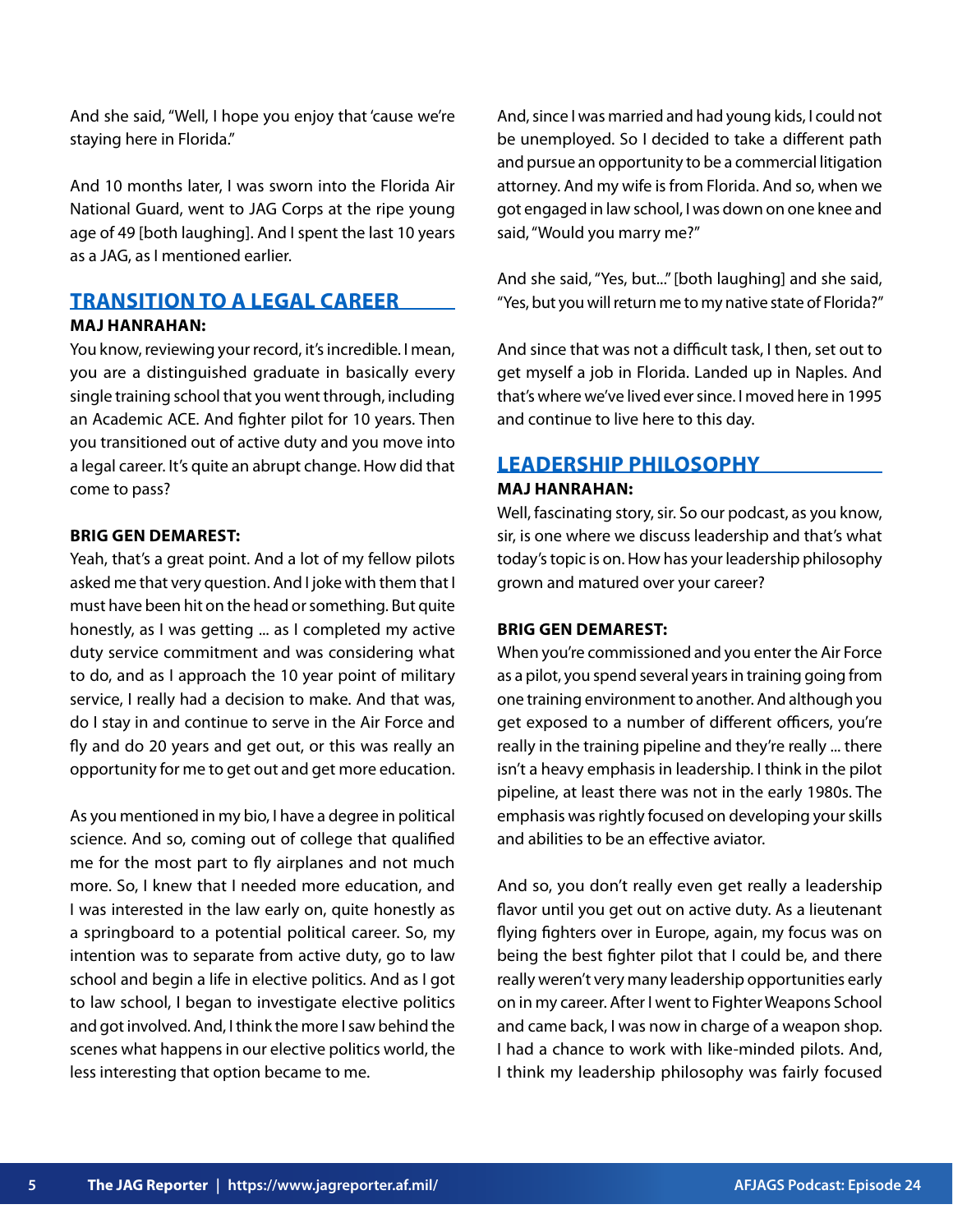because as an F-15 pilot on active duty, you're on the tip of the spear and your job is to make sure that you and others around you are for whatever operation you're tasked to do on very short notice.

I've found that the leadership component was fairly easy. You had like-minded people, all doing a difficult job, all united behind the same course, there wasn't really enough time for personal issues or problems to crop up, if they did, we would address them right away.

And so, while it was a very dynamic environment in which to be an officer, in which to employ, I felt like I had limited leadership opportunities. And so, I didn't give it that much thought. I'd never written an OPR. I'd never supervised an enlisted member in my 10 years of active duty in the Air Force. And that's not good or bad, it's just a fact. And so, I would say my leadership was much more tactically focused on the other pilots around me. And as you well know, the Air Force has a lot more than pilots, and it's a lot more than the officer corps. And so I would say that I had a limited, a very intense but a limited exposure to leadership early on.

Upon returning to the military, I think that that was completely different. I came back to the Florida Air National Guard as a deputy SJA and then an SJA in a legal office, and I was immediately immersed in the wing staff and dealing with all the issues that you do in a legal office. The interesting thing about being a JAG in the Guard is that you're an officer too. And it's an SJA, it's a deputy SJA and if you're lucky you have two paralegals. In my case, we only had one throughout my career and sometimes none.

So you end up doing all the different jobs that you find in any legal office. We were doing justice, which is different at the Guard, but we still have Article 15s. And so, you're doing claims and wills and all these other things. So, from a leadership perspective, coming back to the Guard was really a great opportunity to work with a small team at the wing. And so my philosophy has grown, from single focused or focused on small group to certainly the evolution toward a more large group leadership role, including now as one of the general officer leaders of our 2000 members here in Florida. So there's definitely been an evolution in my leadership experience and philosophy.

## **JOINT FORCE LEADERSHIP**

## **MAJ HANRAHAN:**

So at this point, sir, I'd like to kind of dive into today's substantive topic, which is Joint Force Leadership or the Joint Force Leadership triad. Obviously it's the name of your consulting firm, you wrote a book on this. Can you explain for our listeners in a nutshell, what is Joint Force Leadership?

## **BRIG GEN DEMAREST:**

Sure, so as I mentioned earlier, that Joint Force Leadership is the product of combining the leadership experience of a U.S. Navy SEAL and an Air Force Fighter pilot. And as Mark McGinnis and I sat down and talked about this, what we realized was that, we came from very different backgrounds and experiences, right? The Navy has their own culture The Air Force has their own culture. Fighter pilots have their own culture, certainly Navy SEALS have their own culture. And these organizations and cultures are very different. They have different focuses, they have different methods of employment. Yet, what is universally true is that our two groups, fighter pilots and SEALS, are routinely brought together to execute cannot-fail missions.

In a lot of cases, we never meet the person that we're working with. It's all done through communication, email, message traffic, relying on your experience. And so, what we said was these same qualities that we see in the military, we find all the time in civilian businesses. So if you go into any company or any team, you're gonna find that the HR folks have their own culture, the finance, the sales team, they all have different cultures. They all use different languages. They all have different acronyms, yet they are required to come together and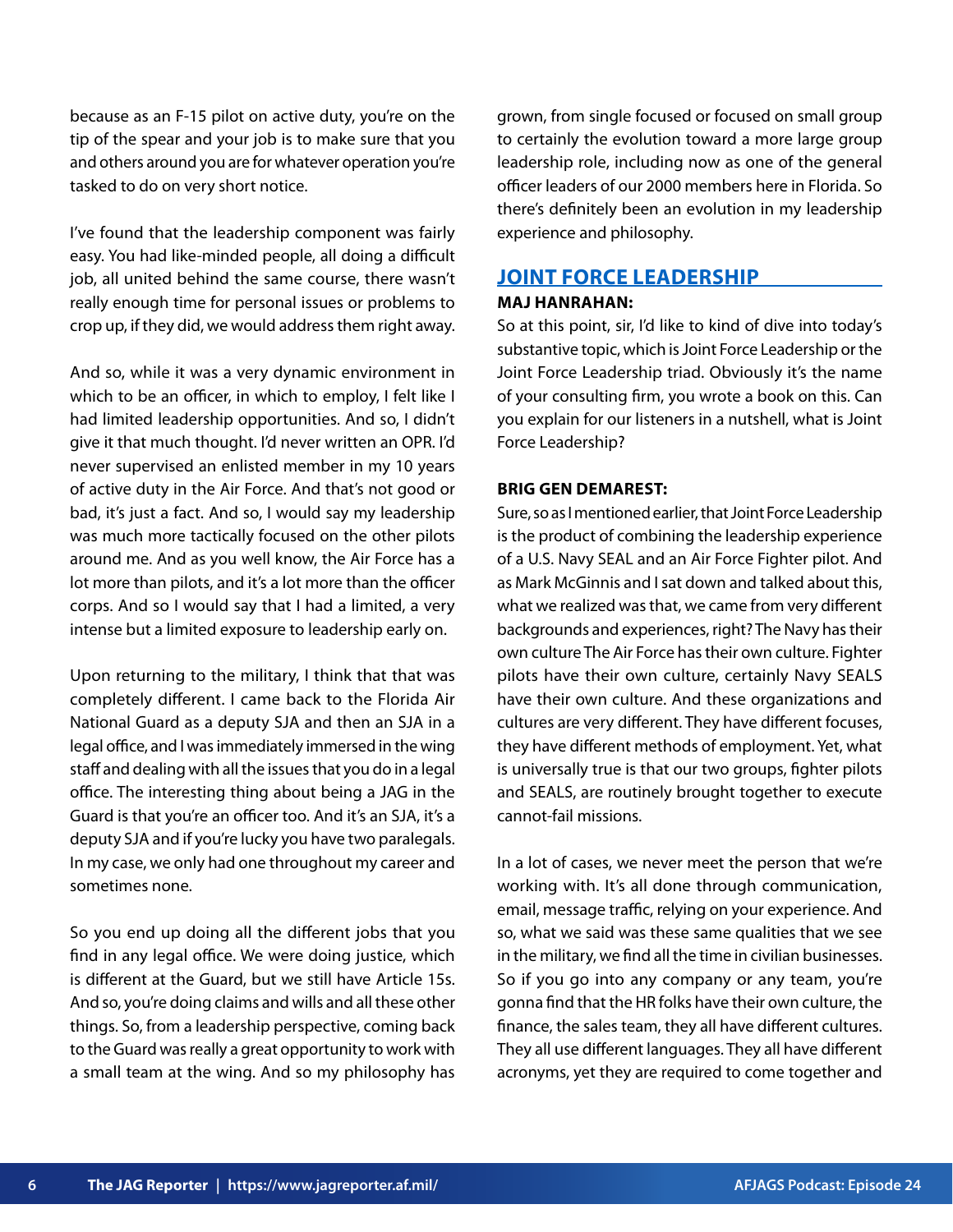execute. And if they do that right, they can perform at a high level. And if they don't do that right, their team and the organization as a whole will struggle.

And so our goal was to take our military experience as a joint force. The combination of two or more different teams united behind a common purpose and translate that into a business experience so that whether you're a military reader or a civilian reader, you can understand that it's about bringing different groups together to execute and perform, at a high level. And that's really where Joint Force Leadership came from.

# **TRIAD: FOCUS, TRUST AND COMMUNICATION**

## **MAJ HANRAHAN:**

And sir, within this Joint Force Leadership, there's what I would call three pillars or this triad. Can you explain what this triad is and how you define them and how they came to be?

## **BRIG GEN DEMAREST:**

Sure, so as we explored Joint Force Leadership, we took the time to look at the military and the civilian teams that we had worked with. And, Mark McGinnis and I have been working in the civilian world for, at this point up to 15 years. So, I have almost as much civilian experience as I do of military experience in this area.

And we sat back and we tried to say, Okay, for the teams that have performed exceptionally well, what are the common core characteristics? Whether it's SEALS, fighter pilots, businesses, professional sport teams, what are the things that you could go back and say, these are the three things that are most important to success. Or conversely, when we've worked with organizations not reaching their full potential, what were the three major areas that we could identify where there was a weakness in one or more.

And, so we came down and decided that focus, trust and communication were the three common tools to highly effective teams. And so that's what we decided at the

intersection of focus, trust and communication, were results, and affected leadership. And that's what began to form the triad that we call focus, trust and leadership under our Joint Force Leadership model.

## **TRIAD: COMMUNICATION**

## **MAJ HANRAHAN:**

And sir, if it's okay with you, I'd like to kind of take each one of these in turn. So the first one, communication, to me seems like it might be naturally the first one to discuss. You even mentioned here that communication is the linchpin of leadership. And I would kind of look at it as, without communication, it's hard to build trust or probably have focus. So, can you talk a little bit more about the importance of communication?

## **BRIG GEN DEMAREST:**

Yeah, and I think the easiest way to explain it is to ask your listeners to ask themselves a question. When you've been on a high performance team, how would you define the communication on that team? Or conversely, if you've been on a team that has not performed so well, how would you characterize their communication?

And, across the board without exception, the highest performing teams are the ones that are able to communicate effectively. And effectively doesn't mean that we're getting bombarded with information. It is absolutely a balance. It's getting the right information to the right audience at the right time.

And so, it's constantly a quality that leaders have to evaluate and they have to really be concerned about or thinking about the audience that they are addressing. Because how you communicate with your key staff or your C-suite in the business world is a lot different than how you communicate with the troops in the field or your individual contributors. And so, it is absolutely key. It drives most everything else.

So let me give you an example that we call commander's intent. It's a very powerful communication tool. It has military roots, but widespread civilian application, if it's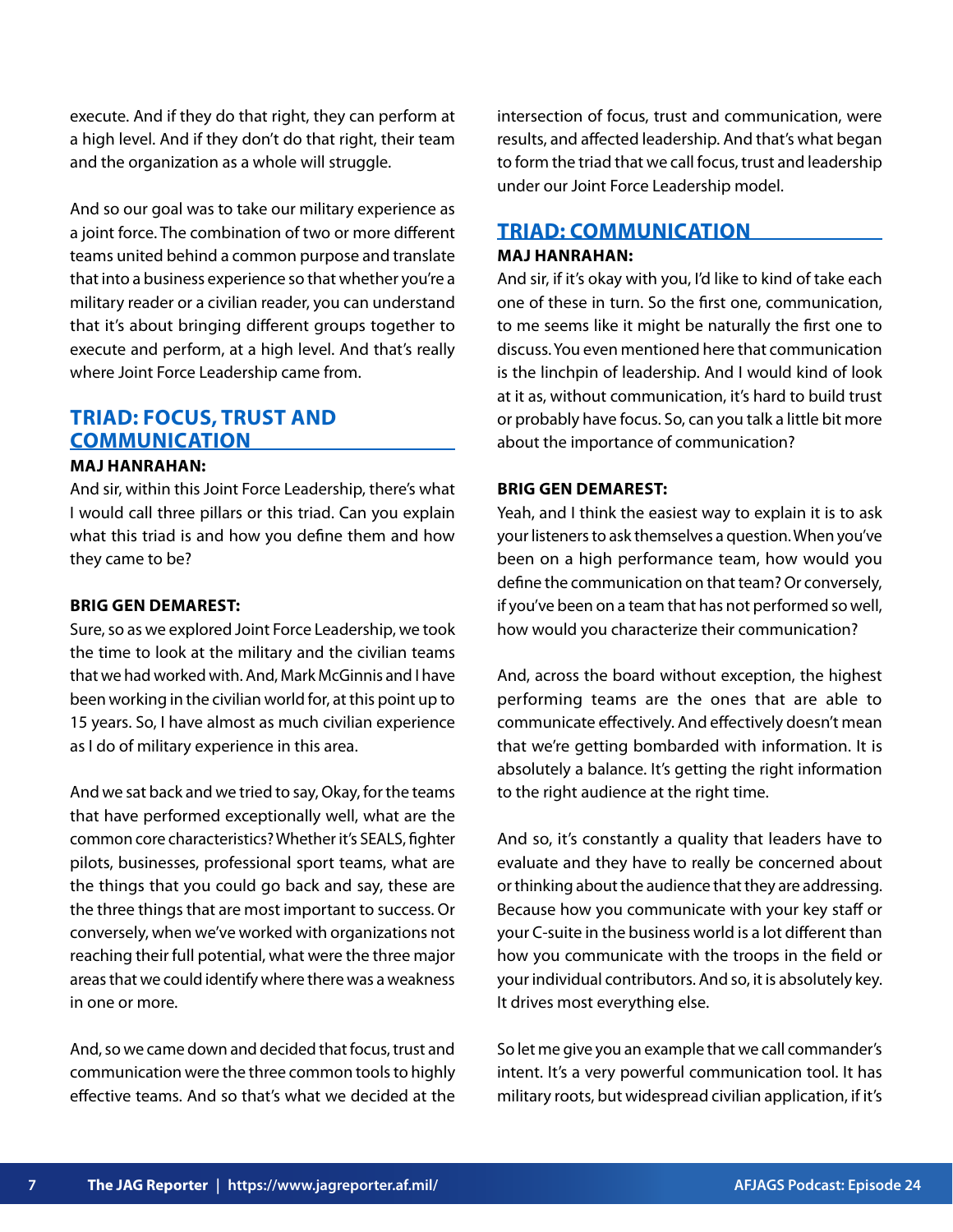done right. And commander's intent is basically when you as a leader are able to articulate what outcome you are looking for. And it's not just, go out there and win one for the Gipper. It has to be more specific than that, but it really has to describe the end state that you want and has to avoid at all costs telling your team how you want them to get there. It is not easy to come up with, though. A lot of people think I could do that in a minute. Well, if you can, congratulations, you're one of the top 2%. Because it requires you as a leader to sit down and think, what is it that is really important and what does success for my team or organization really look like? And we talk at great length about that as a communication tool because if you can clearly articulate your commander's intent, then people have something against which they can action.

## **MAJ HANRAHAN:**

And sir, if I could interject for a second, just to make sure I'm clearly understanding this. Commander's intent is that you want to project the end state to the team of what you're looking for, the ultimate objective, but not necessarily how to get there. Just what you're trying, where you're trying to get?

#### **BRIG GEN DEMAREST:**

That's exactly right. In some cases you can allow the how to sneak in there if you're pointing out a key resource that absolutely has to be leveraged, but that's a rarity. It is really about identifying clearly for your team, what you want the end state to be. So, the commander's intent for military justice, might read that we want timely justice executed in accordance with their regulations, providing the appropriate due process at the speed of relevancy, which I know borrows somewhat from TJAG's approach with this. Maybe it could be a little bit more specific. You could put timeframes in there, perhaps, because things like as soon as possible mean different things to different people. But the idea here is that we need to give people enough direction so that everybody on the team can say, okay, I understand where we're going while giving them the freedom to figure out how they're gonna get there.

#### **MAJ HANRAHAN:**

And sir, if I could ask probably a very basic question, why is this the approach?

## **BRIG GEN DEMAREST:**

Yeah, I think because as leaders, we have to be able to influence where our people are going. They look to us for that direction. We owe it to them. And the most valuable resource that our people have is their time. And what we wanna do is make sure that they are spending their time in the highest and best use, making sure they're not running down different rabbit trails or running down different issues that while may be important to them or someone in the short term, do not drive our organizations strategically in the direction we wanna go. And that's really, as a commander, how you keep your hand on the rudder to steer the ship in the direction that you want it to go. And if you're not doing that, well intentioned people will try and steer the ship in the direction they think you want it to go.

And here's the analogy that I use. I'm gonna assume that everybody on your team absolutely wants to do the right thing. But without any guidance, let's assume for a minute that we tie a string to each one of those members and they're able to pull on the string. Well, everybody is pulling on the string in the direction they think our organization should go. Guess what? We don't really go anywhere 'cause people are yanking the organization in different directions. If I can provide a beacon, a high level explanation with some detail about where I want us to go, I'm much more confident that people will pick up the rope and we'll all pull generally in the direction that we've set for ourselves as a team. It's a very powerful visual but it helps, I think, explain why it's important to get that alignment and unity of effort from our team through the use of commander's intent.

#### **MAJ HANRAHAN:**

And you talked within communication about having regular calls or meetings with team members. What have you seen to be a good quote and quote "battle rhythm" for meetings?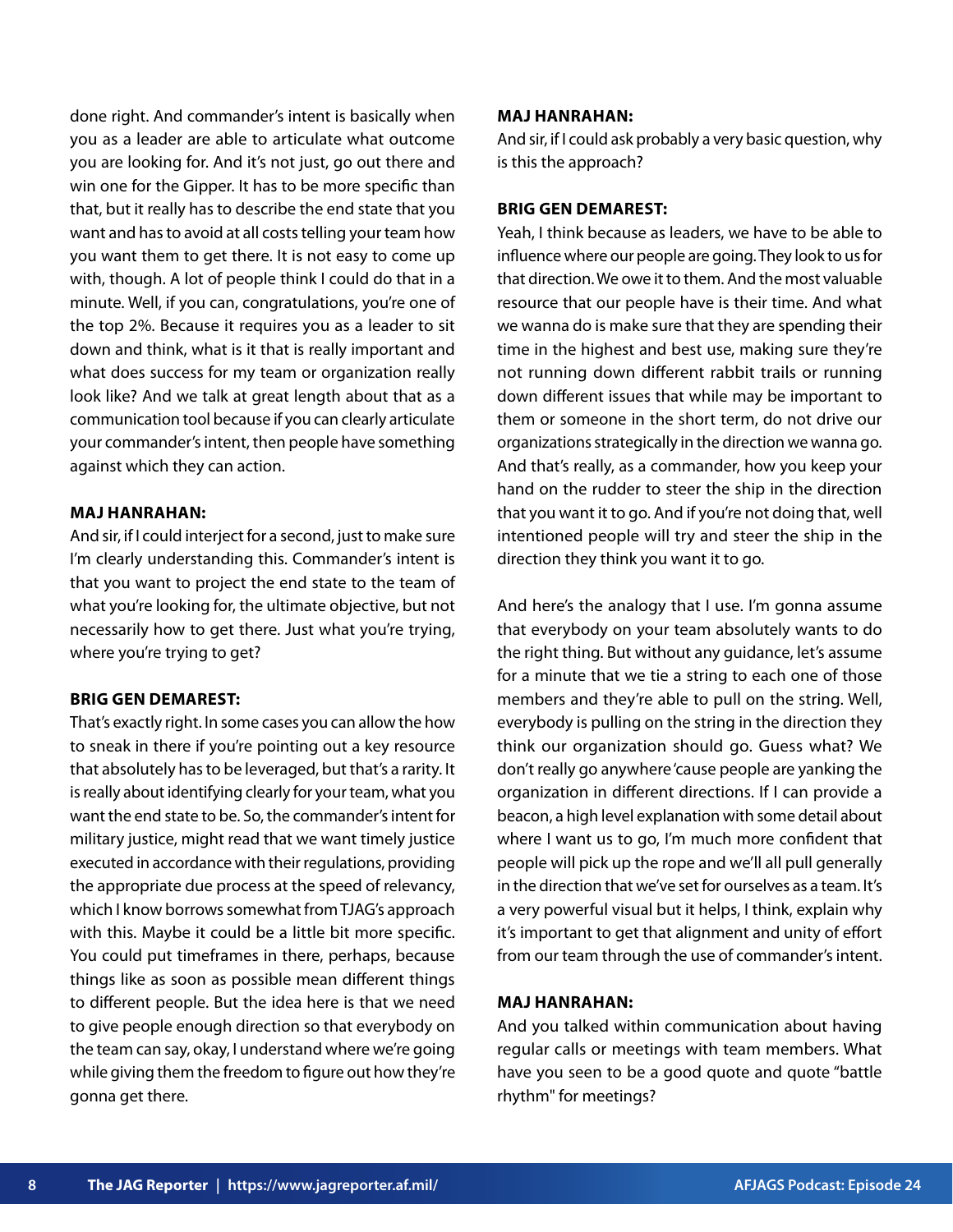#### **BRIG GEN DEMAREST:**

That's a great question because I've worked with teams and organizations that run the gamut from, we never get together, through we're in meetings from sunup to sundown. And here's the way I answer that. The answer is gonna vary based upon the team. But what I have found effective is that I'm gonna set some guidelines as to what we're gonna do in a meeting. So for example, before I allow anyone to schedule a meeting with me, I have them answer a couple of questions. Number one, what is the purpose of the meeting? Is it to provide information? Is it a decisional briefing? Is it a brainstorming session? And if they can't articulate what the purpose of the meeting is, then they're not ready to meet.

The second thing I want to know is, what's the deliverable? What are we gonna walk out of the meeting having done? Is it we've made a decision? Is it we've increased our awareness? Is it we've educated people? We've level set our expectations? What is the deliverable?

And then what I do is I say, "Okay, how much time are we able to allocate to this effort?" And I try and make people ... I don't let them put a four-hour meeting on there unless I'm convinced that it's worth four hours of everybody's time. 'Cause the next thing I'm gonna ask them is who else is gonna be in the meeting and why? Ask yourself this question, how many times have you been sitting in the back of a room in a meeting, wondering to yourself, why on earth am I sitting in this meeting? And I'm sure I'm not the only one who's had that happen, right?

#### **MAJ HANRAHAN:**

Yes, sir.

## **BRIG GEN DEMAREST:**

And so, the goal is to answer that question before we get into the meeting. And I think that there's gotta be enough regularity to make sure that we continue to steer the ship in the right direction. But we have to give people enough time to get out of the meeting and go back and get the work done.

So at the Florida Air National Guard, we have a drill every month. We're in there eight hours on Saturday, eight hours on Sunday. That's 16 hours that we have. And we're very mindful about how we use people's time. And so, we make a conscious decision before we show up. What kind of meetings are we gonna have? Who's gonna be in them? And anytime we have a meeting involving the entire team, we scrub that list to make sure that every bit of information is something that we need to communicate to the team face-to-face. If we can send it another way, better. But, and I think, if you can focus your meeting efforts on that, you'll streamline a time that you're together or be more productive when you're in the meeting.

## **MAJ HANRAHAN:**

So do you think it'd be safe to say that meetings therefore should be solution focused as opposed to like dissemination of information sessions?

## **BRIG GEN DEMAREST:**

I think generally speaking, yes, but there's some information that you need to hear from the boss. So, we just talked about commander's intent and while I think it's great to write up commander's intent and prominently post it and send it out in an email, the troops need to hear from the boss the commander's intent.

And so, I do think there some information that needs to be delivered face-to-face. And I do think there are also other purposes. You can do a meeting to brainstorm. You can do a meeting to brief the boss on three different courses of action and get some guidance in that. So, I don't necessarily think they just have to be limited to that, but you gotta be able to answer the question, why are we all getting together? And like you mentioned, if it's just to pass out information, is there a faster and better way?

So, one of the tools that we use in the Guard is that we send out a newsletter before drill and we put all that collateral information in it. And then it's up to the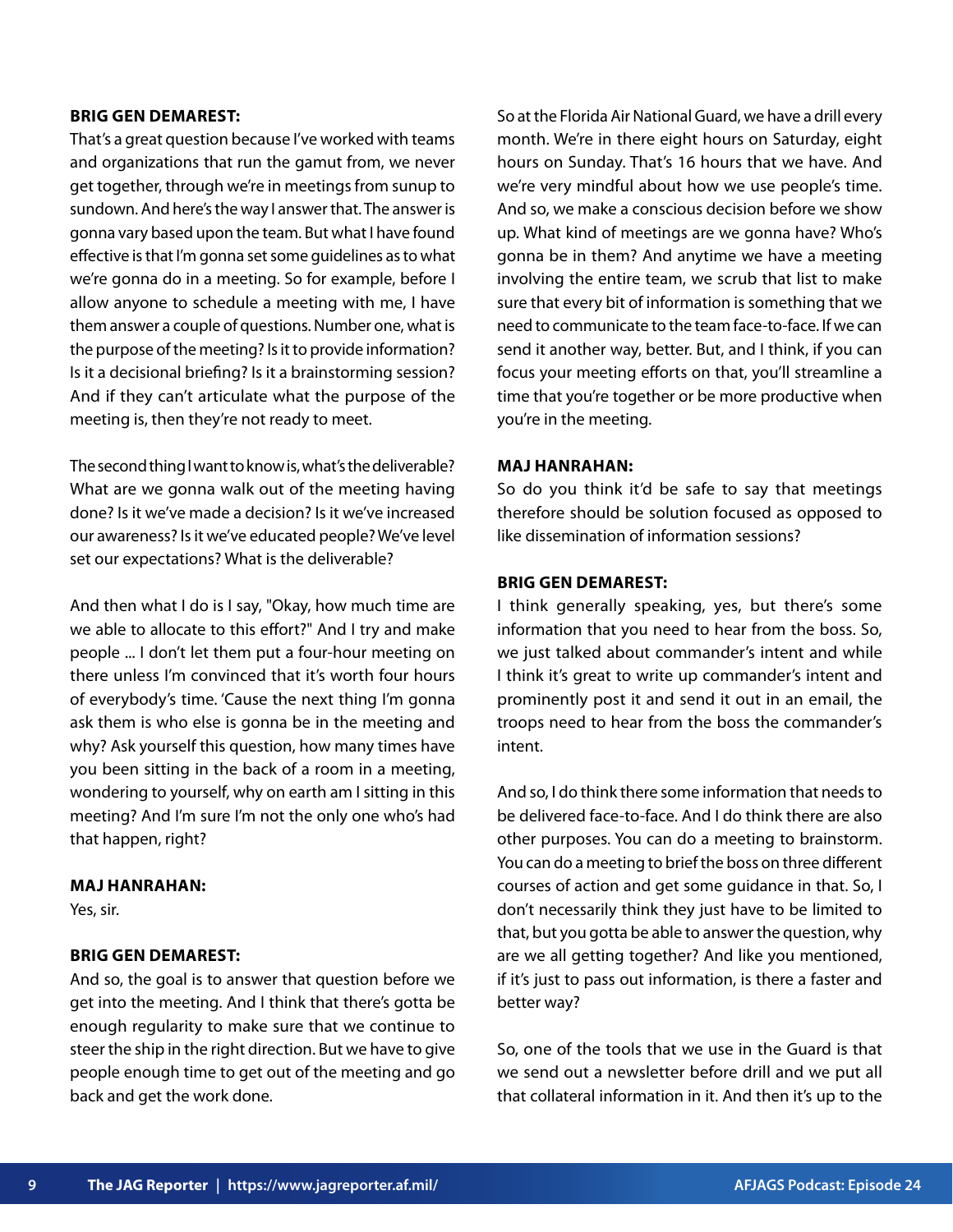member to go there and look at it before they get to drill. It's I think another communication tool that's important and it's a follow on to kind of your question here, is what is the right communication tool to use? And meetings is one of them, but obviously we have a lot of other tools at our disposal.

Here's my thought. It's important for us as leaders to use the tool that works best for the audience, not necessarily for ourselves. And let me say that again, you have to use the best tool for the recipient of the information, not the one that you're necessarily most comfortable with. If your default is to send a two-page email, I have news for you. Very few people are reading your two-page email, right?

I just got done working with an organization, a civilian business. And the CEO was so proud of himself 'cause he was sending out monthly 10-page email updates to the entire field and he thought, okay, my job as a communicator is done here. And I laughed out loud and said, "I bet you, only half the people on the C-suite "read this whole thing " [both laughing]. "I can guarantee you the troops in the field are not reading a 10-page email."

And I think that's true with us in the military. We get comfortable with certain tools because they work for us. And I think we need to turn that construct on its head a little bit. And I come across this a lot because as you can tell from my bio, I've been around a while, yet a lot of our Airmen are 18, 19, 20, 21, 22. My kids are 19 and 22. They're in the perfect sweet spot to tell me what works and what doesn't. They think that Facebook is for dinosaurs. And we think that Facebook is a phenomenal communication tool, and don't get me wrong, it has its place but if you wanna reach your Airmen who are in their twenties, sending them a long email is not the way to do it.

## **MAJ HANRAHAN:**

Yes, so, what are your thoughts on social media?

#### **BRIG GEN DEMAREST:**

Yeah, my thoughts are, it is part of our life. And I share the same concerns as a lot of people with OPSEC and stuff like that. But if you think that well, I'm just not gonna be on Facebook and I'm not gonna use these tools. You've talked yourself out of an opportunity to connect with the troops. I think you have to be very mindful of your messaging. So I think, less is better. And, there are platforms that leverage that less is better.

Our Adjutant General, who is same age as I am, we're academy classmates, has kids about the same age and we've talked about this, that we have to get out of our comfort zone to engage our Airmen with the tools that they use—mindful of the OPSEC and COMSEC considerations associated with all these tools. So, it's here to stay. And if we wanna connect with our Airmen in ways that matter to them, you got to embrace it.

## **TRIAD: FOCUS**

## **MAJ HANRAHAN:**

Yes, sir, and I think we could talk on this topic on communication for hours, if not days, but I'd like to move on to our second point in the triad here, which is focus. And you mentioned on your website and some of your materials that leadership starts with being the quote "master of the right now." Can you elaborate on that?

## **BRIG GEN DEMAREST:**

Sure, based upon our, the conversation we just had on social media, it's very easy to say that we are bombarded with information from all different channels: media, the phones we carry, the laptops we are looking at, you name it. There's a lot of things out there competing for our attention.

The teams and the individuals who have been able to execute at the highest levels are the ones that are focused on the task in front of them and don't allow themselves to be distracted by these other tools. Doesn't mean that they shut them off, it just means that they are mindful about the fact that If I'm gonna spend time on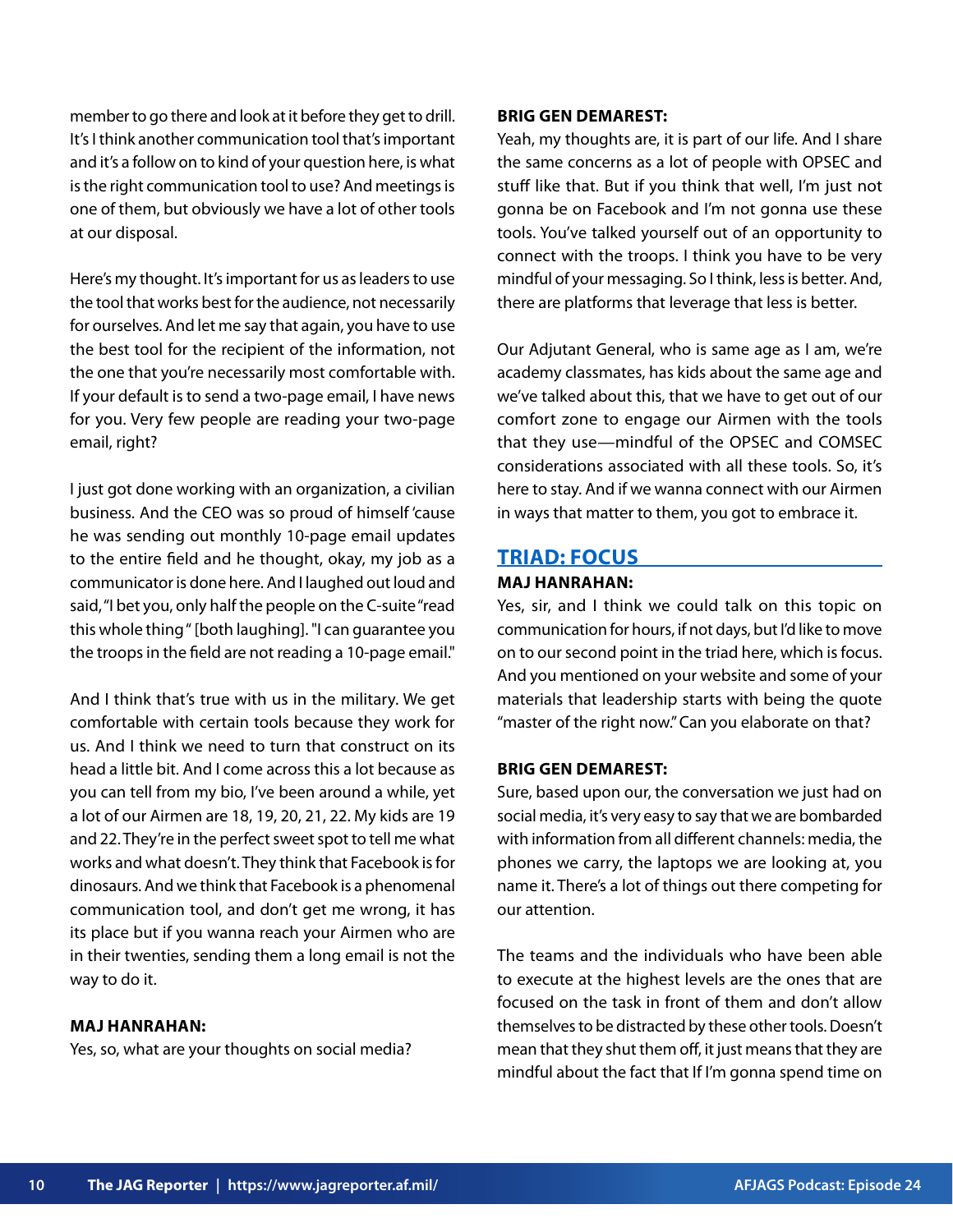social media, I'm gonna limit myself to 30 minutes. I'm gonna use it for this purpose. And then I'm gonna get back to the task at hand.

And they have some type of system. It could be a Google Keep, it could be a Post-it Note. It could be a list they keep on their phone. They have a way of making sure that they keep their number one priority at the top of their list. Meaning that they allocate time to do it. Some people go so far as to go into their calendar and block off two hours of time to say I'm working on this, to be the master of right now. This is the most important thing that I need to get done. And I'm not gonna let the distractions of the day interfere with that. And look, I get it. We all have bosses, we all get called into emergencies. That's aspirational. But I think the opposite of that is that if we let the swirl and all the activity and information drive our behavior, we never get anything done in a meaningful way.

## **MAJ HANRAHAN:**

And sir, I think this is probably something we all struggle with and maybe it's hard to ever get this maybe quote unquote "perfect". And, but something that's, I think, could be very challenging especially in our high ops tempo world that we live in with all the different forms of communication that we're getting. I mean, frankly, we're getting bombarded with communication and to find that focus that you talk about seems to almost be an anomaly sometimes in our current technologically connected world.

So, kind of with all that in mind, I mean, are there any things that you would recommend to our listeners on how they can work to get better on focus? And you mentioned here about time blocking, and I've read that in other books. There's a book called "The ONE Thing" by Gary Keller. And he's very big on certain things about focus, really. That's really what the whole book's about. But are there any best practices that you've seen through your years of experience, both in the military and in the civilian world that people could utilize to become better at focus?

#### **BRIG GEN DEMAREST:**

Yeah, I have seen that and that is that, again, kind of going back to the commander's intent discussion. You don't have to tell people exactly how you want them to do stuff. But I think creating expectations on specific deliverables and specific times and dates helps out with that. If I tell someone that I want them to do this project, and I tell them I want it as soon as possible, that is open to debate and discussion, because what I think is as soon as possible may not be what you think is as soon as possible. So, in terms of establishing priorities, again, I don't wanna tell someone how to do their job. I wanna tell them that "By this Friday, I need from you two courses of action that address this particular issue. Today's Monday, we can check in on Wednesday or Thursday if you need that."

So, I think in terms of setting objectives or goal setting that involves specific measurables. All of us have heard of SMART goals, and that time bound component helps focus people on what you've decided is the most important thing. And I've told people that that translates to their personal life as well.

If you're a Post-it Note person, or you use your phone to make a list, put them in order of priority. So, for example, I'm a fan of Google Keep because I use different devices and I have a Google Keep document for work. I have a Google Keep document for my family. I have a Google Keep document for Joint Force Leadership. And I put in there the task and I give them a priority one, two or three. And it takes a little bit of time, but it is worth it because as people get busy, what we often do is we default to doing those things that we'd like to do, or those things that are easy. And neither one of those things will perhaps drive us to focus on what's most important.

And so, I review that list and say, okay, what's number one? And I have to be able to articulate a clear reason why I'm doing a number two or number three, if the number one is sitting out there. And it takes a little discipline, but because it leverages technology that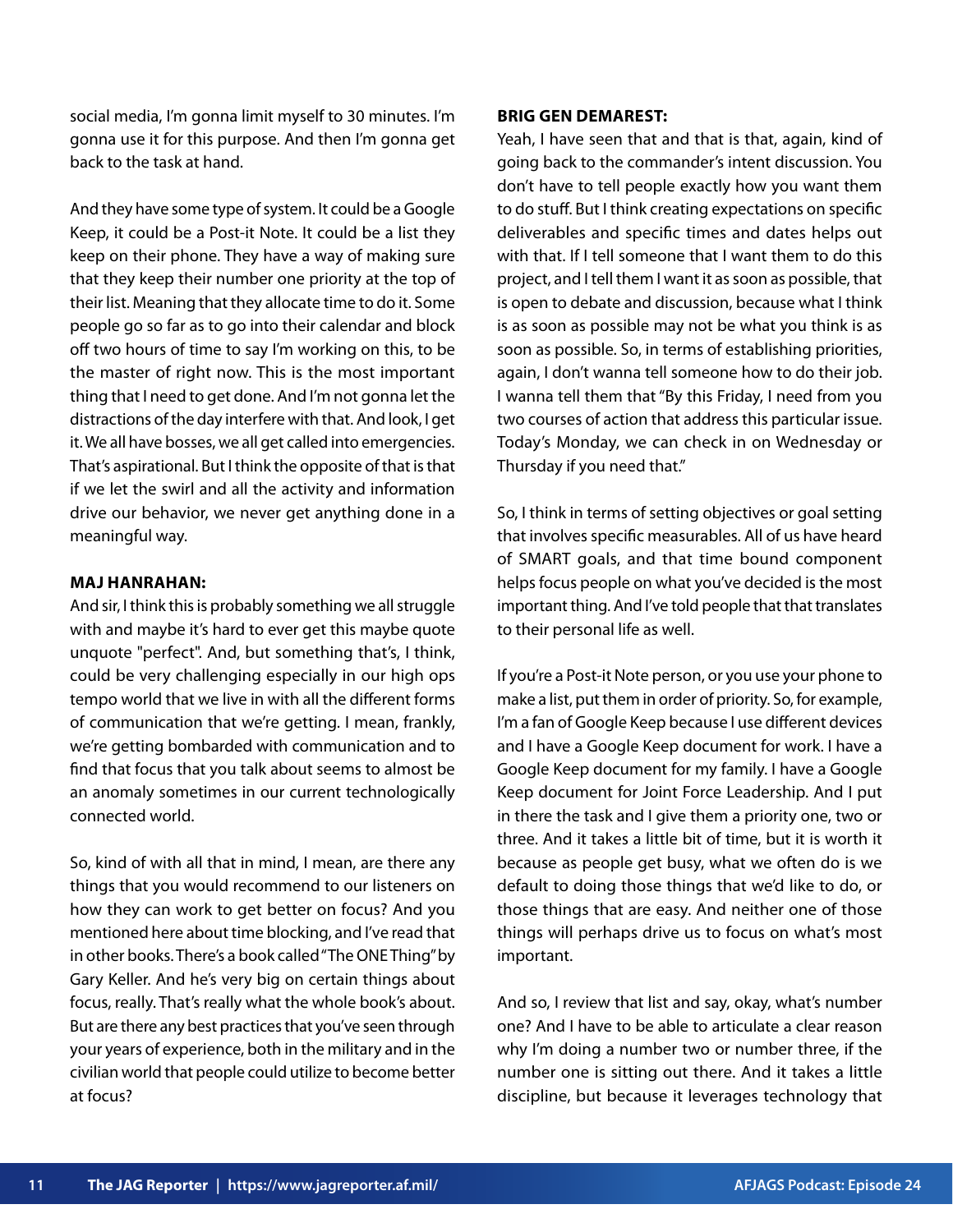technique also works with some of our younger Airmen. They love to use electronic tools and so, I have found that that simple application will help them prioritize as they go through there.

And then, back to the communication piece. Letting your supervisors know when something comes up that derails you. Because in the example I just gave, I don't wanna hear Friday at noon, that you haven't been able to get to my courses of action because the rest of your week got hijacked by A, B and C. I need to know that earlier in the week so that either I can A, help you get unhijacked from that other work or B, manage my expectations that, okay, this was a higher priority. It came from higher headquarters, it came from my boss. I'm gonna manage my expectations and push that back to next Wednesday.

## **MAJ HANRAHAN:**

And I presume that would be something that you would have in your communication plan from the onset, if you're the leader with your team members on how they would communicate to you, if, for example, they weren't able to hit a particular deadline.

#### **BRIG GEN DEMAREST:**

Yeah, and that's exactly right. So, you had asked earlier about a communication rhythm. I think is as you go up in the organization, and when I say up, I mean, size of group, not in rank. So the bigger the group, the less frequent you're gonna meet.

My direct reports, I have a weekly check in with my direct reports and it's, and when I say a stand-up I mean, we don't get to sit in the chairs cause it goes so quickly and we use it just to check in so that we, they can tell us what they're working on. We can re-vector them if necessary, but it's a quick communication tool. It's not a four-hour meeting, here's what I'm gonna do this week. It's, hey, what are the top three things that you're working on? And I think, regular calls and check-ins, help manage expectations and help people more effectively communicate where they're spending their time.

# **SETTING GOALS**

## **MAJ HANRAHAN:**

And sir, we touched upon goals a little bit. I'd like to explore that just a little bit. Do you have any best practices for setting goals with teams, and also individually?

## **BRIG GEN DEMAREST:**

Sure, let me start at the individual level 'cause the tools that apply at the individual level get leveraged with a team. So almost everybody has heard about SMART goals, right? Specific, measurable, achievable, realistic, and time bound. And each of those qualities of a goal are important. So specific means you use language that the reader understands and not laden with acronyms that nobody knows. Time-bound is a date on your calendar, not as soon as possible. Measurable is some type of objective measure, not some type of subjective. I feel like it's done or I feel like I have accomplishment. Achievable means believable, that when I say in front of the team, they don't laugh out loud in my face. I take that just one step further.

And I say a SMART goal, and I use the acronym SMARTS and the last S is strategic. And what I mean by that is it's not that everything we do is at the strategic level. But what I mean by that is that every single goal that we set has to be aligned with the commander's intent or the strategic vision of our leadership. So if I can't point to one of TJAG's key strategic initiatives when I'm setting a goal, then I have to ask myself, why am I doing this?

And oftentimes the answer is I shouldn't be and I'm gonna realign or rethink that goal so that it does drive a strategic outcome. That piece, I think a lot of people miss and we spend a lot of time working with organizations, not only teaching them the SMART goal but okay, how do we measure that against a strategic outcome? If you've clearly expressed your commander's intent, you can point right to that. Oftentimes what we find is that commander's intent either doesn't exist or it's too vague to point you to say, well, I think it aligns with your vision. And whenever I hear that, tells me there's more work to be done on the strategic vision piece.